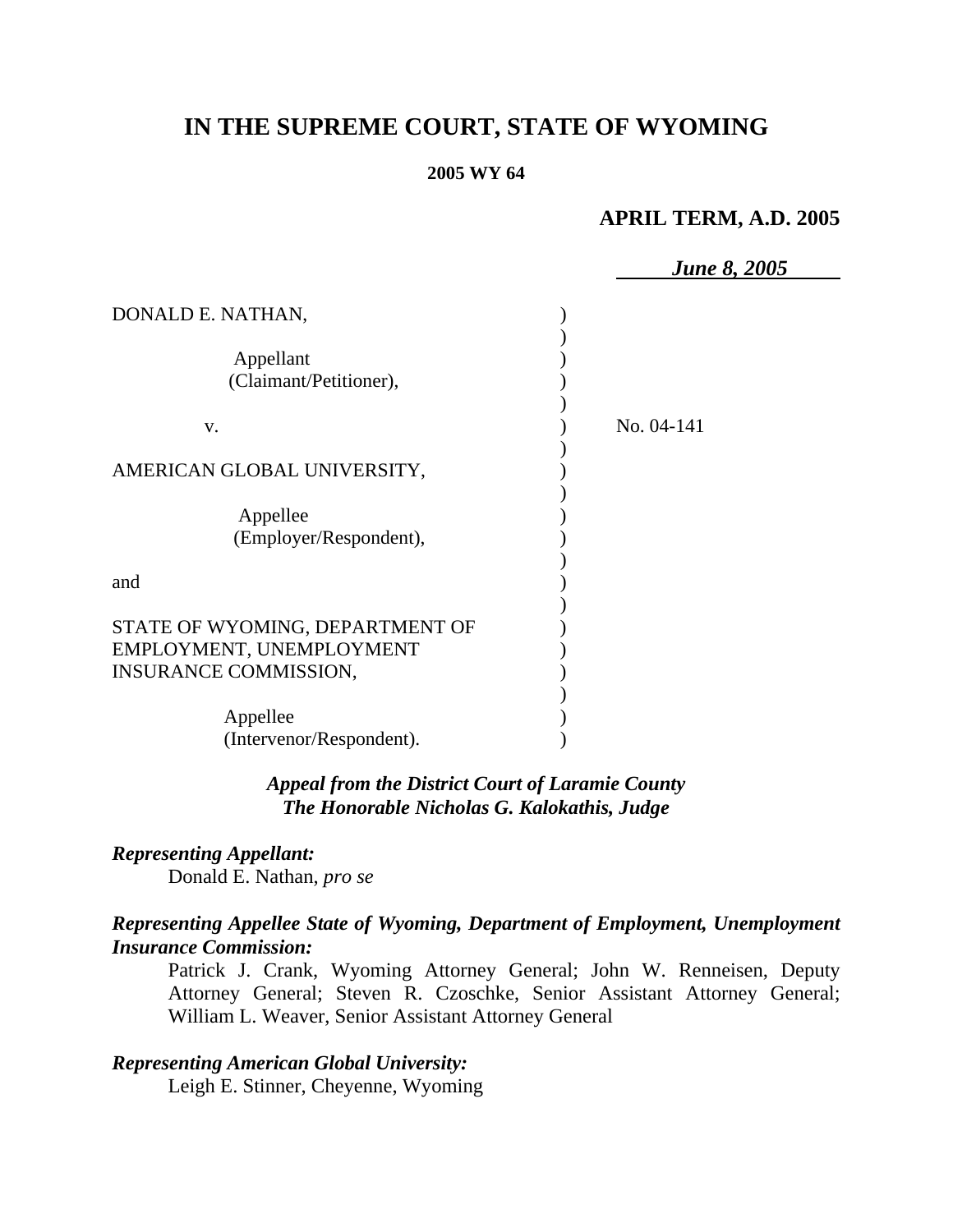**Before HILL, C.J., and GOLDEN, KITE, VOIGT, and BURKE, JJ.** 

**NOTICE: This opinion is subject to formal revision before publication in Pacific Reporter Third. Readers are requested to notify the Clerk of the Supreme Court, Supreme Court Building, Cheyenne, Wyoming 82002, of any typographical or other formal errors so that correction may be made before final publication in the permanent volume.**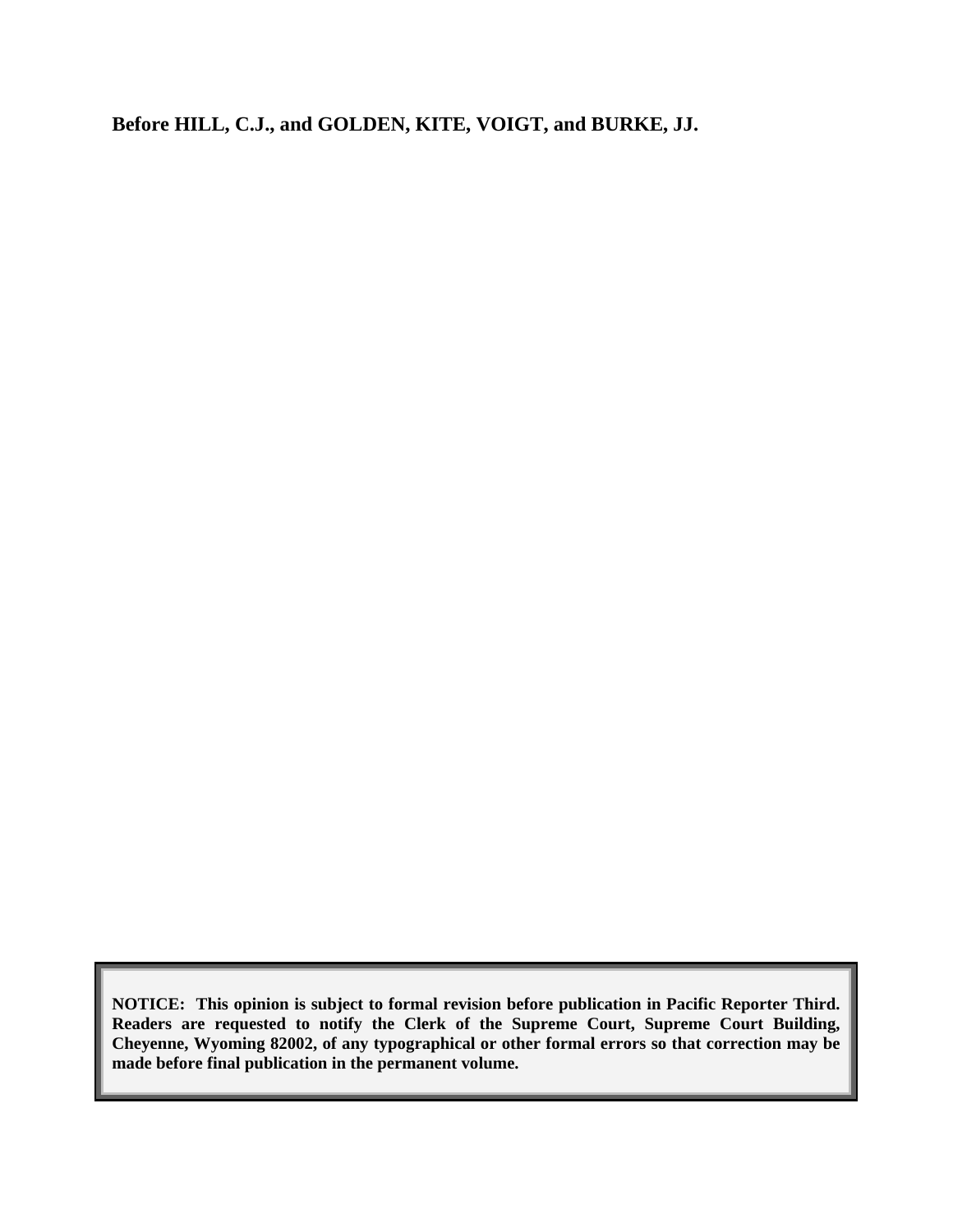### **GOLDEN**, Justice.

[¶1] Appellant Donald D. Nathan, *pro se*, appeals the decision of the Unemployment Insurance Commission, Department of Employment, State of Wyoming, that Nathan voluntarily left his most recent work with American Global University in Cheyenne, Wyoming, without good cause attributable directly to his employment and not for bona fide medical reasons involving his health and was, therefore, disqualified from benefit entitlement under Wyo. Stat. Ann. § 27-3-311(a)(i)(A).

[¶2] Although the Commission responds to the substance of the appeal, it raises a preliminary question about Nathan's alleged failure to comply in several respects with the Wyoming Rules of Appellate Procedure and requests this Court to exercise its discretion under W.R.A.P. 1.03 and either refuse to consider Nathan's contentions or dismiss his appeal for his alleged failure to comply with various provisions of those appellate procedural issues.

[¶3] This Court finds that the Commission's preliminary question about Nathan's alleged non-compliance with various provisions of the Wyoming Rules of Appellate Procedure is well-taken. We hold that Nathan has failed to comply with a number of applicable rule provisions identified by the Commission and, exercising our discretion under W.R.A.P. 1.03, we summarily affirm the Commission's decision disqualifying Nathan from benefit entitlement under § 27-3-311(a)(i)(A).

[¶4] A party seeking judicial review of administrative action, as in this case, must comply with the Wyoming Rules of Appellate Procedure. W.R.A.P. 1.02 and 12.11. A party's failure to comply with any rule other than the jurisdictional rule requiring the timely filing of a notice of appeal "is ground only for such action as the appellate court deems appropriate, including but not limited to: refusal to consider the offending party's contentions; assessment of costs; dismissal; and affirmance." W.R.A.P. 1.03.

[¶5] The Commission has identified in Nathan's appellate brief the following instances of non-compliance with provisions of the appellate rules:

> 1. The title page does not contain the appropriate caption as required by W.R.A.P.  $7.01(a)(1)$ . It is captioned "The Supreme, State of Wyoming" and the parties are not designated "appellant" and "appellee."

> 2. Nathan presents no clear statement of the issues. *Haworth v. Royal, et al.*, 2003 WY 26, ¶2, 63 P.3d 912, ¶2 (Wyo. 2003). Instead, he presents a rambling six-page discourse that haphazardly mentions due process, equal